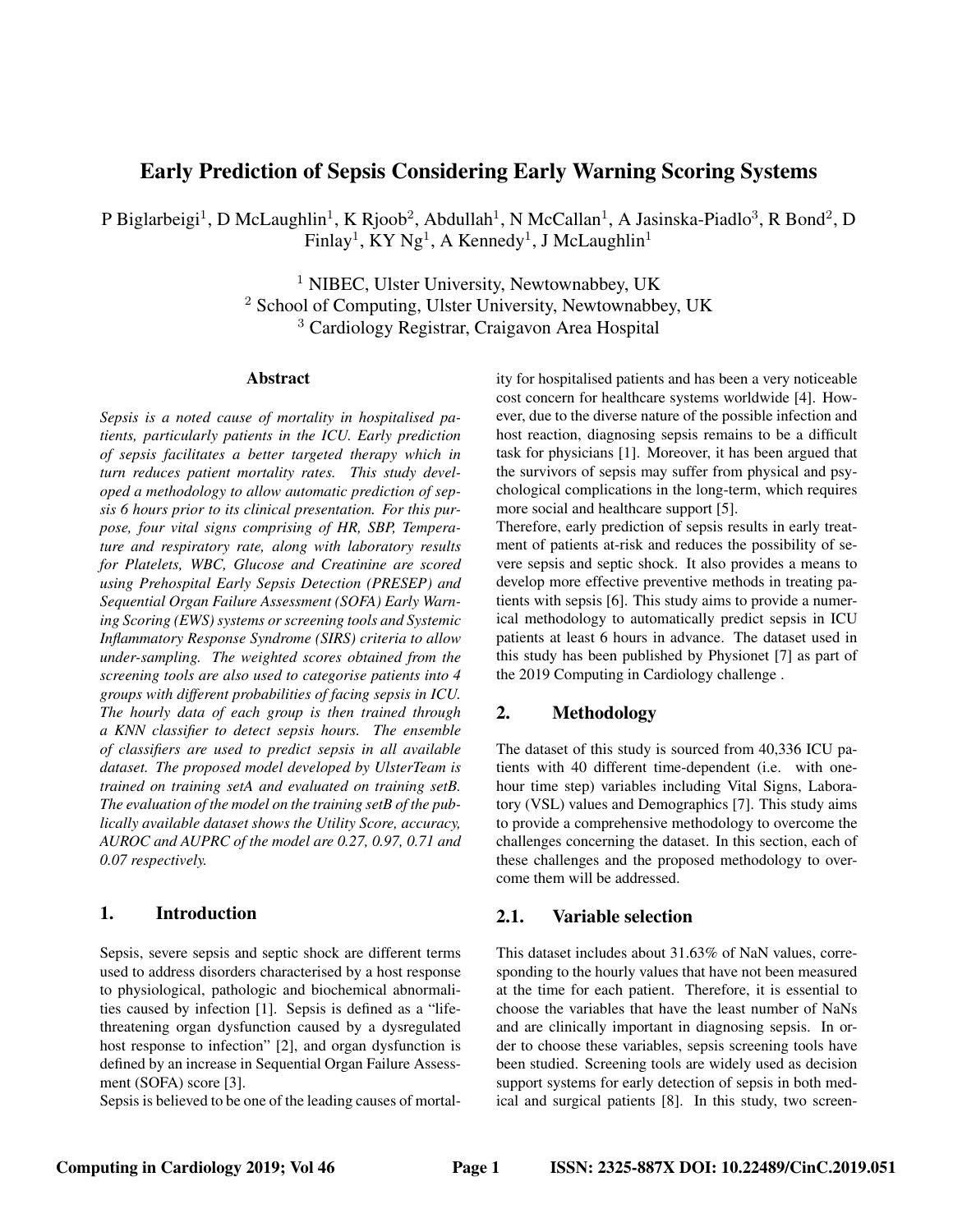ing tools of Prehospital Early Sepsis Detection (PRESEP) and SOFA as well as the Systemic Inflammatory Response Syndrome (SIRS) criteria are considered. PRESEP score is a screening tool that has been developed to identify septic patients in a pre-hospital environment based on variables that are typically assessed [9] with cut-off values that have empirically validated. PRESEP score is defined as the sum of scored weights of Heart Rate (HR), Temperature (Temp), Systolic Blood Pressure (SBP), Respiratory Rate (RR), peripheral oxygen saturation(SaO<sub>2</sub>) and Glasgow Coma Scale (GCS). Different studies have classified PRESEP among the best performing screening tools in identifying septic patients considering its sensitivity and specificity [9], [10].

SIRS is an inflammatory response syndrom criteria that was originated in the 90s [11] as a starting point in the definition of sepsis, considering six different variables of Temperature, HR, Leukocyte count (WBC), RR and Blood Glucose. SIRS is not used in clinical applicatiosn anymore, however, it is still a relevant identification of infection for the at-risk group of patients [12]. Finally, SOFA Score is considered the official screening tool to be used as the diagnostic criteria in organ dysfunction and sepsis, according to the  $4^{th}$  Sepsis Manual [12]. SOFA scoring considers Creatinine and Platelets as two other important variables in early sepsis prediction.

Furthermore, a variable selection approach has been performed on the available dataset in order to verify the choice of the variables. Variable selection approach considers a set of strategies to find an optimal subset of variables that provide a good performance in model construction [13], [14]. In this study, a hybrid variable selection approach of Joint Mutual Information (JMI) was applied to rank the 40 available variables based on their importance. JMI [15] is the information between the target class and a random variable, x, which is defined by pairing a variable,  $x_i$ , with another variable,  $x_k$ , where i and k are two out of 40 available variables. JMI ranked Hours between hospital admit and ICU admit (HospAdmTime), Age, HR, SBP, Mean arterial pressure (MAP), Glucose, Diastolic Blood Pressure (DBP), Platelets, RR and Blood urea nitrogen (BUN) as the first 10 variables based on their importance.

Consequently, in this study the four Vital Signs of Temp, HR, SBP and RR are scored according to PRESEP screening tool. WBC and Blood Glucose as well as Creatinine and Platelets are scored according to SIRS and SOFA, respectively. Additionally, the Demographic variables of Age, Gender, HospAdmTime and ICU length-of-stay (ICULOS) are also considered to construct a model for early detection of Sepsis.

### 2.2. Missing values

The missing values (NaNs) in the 8 selected VSL variables (listed in Table 1), corresponding to missing measurements, have been categorised into two classes. The first class is scattered NaNs defined by missing values with at least one measurement recorded for a specific variable for a patient. For this class, the final measurement of the variable for each patient has been used to fill the missing measurements.

The second class of NaNs is defined as the NaN columns, for which there is no measurement recorded for a specific variable. Overall, about 2.94% of the 8 selected columns of VSL values among all the patients are NaN columns. In order to fill these missing values, the average of each variable over the time of stay in ICU is considered as the defining feature of that variable per patient. Considering the mean of variables, each patient can be defined by 8 features describing their VSL variables. Therefore, each NaN value in the mean feature datasets corresponds to a NaN column of a variable for a patient. Markov Chain Monte Carlo (MCMC) simulation is used to impute these NaN values in the mean feature dataset. MCMC is a combination of techniques to randomly simulate sample values of the dataset with a known state space to create a Markov Chain [16]. The state space is the domain or space from which the randomly simulated data takes its value [17]. The state space in this study is considered as the multivariate normal (Gaussian) distribution of the dataset.Therefore, by considering a multivariate normal distribution for the 8 mean features and using their mean and covariance matrix, 100,000 random samples of data are generated through MCMC. Accordingly, for a patient with a NaN column, all the other 7 non-NaN features are considered. A search engine was then set to look into the MCMC generated dataset to find all the rows with values close to the 7 non-NaN features with a tolerance of 1 unit for each feature. Eventually, the NaN value is imputed by computing the average of the corresponding feature in the obtained rows of the MCMC generated dataset having a relatively close values for the non-NaN features. This feature is then used to fill the whole column of that specific variable in the patient's hourly dataset.

### 2.3. Under-sampling

After filling the scatter missing values and the NaN columns, it is important to consider the class balance of the dataset. In the current dataset, out of 40,336 only about 7.27% of the patients (2932 patients) face sepsis at some point of their stay in ICU. Therefore, due to the imbalance of the classes, it is necessary to under-sample the dataset in order to obtain an optimal performance in the classification model. To meet this objective, in this study, the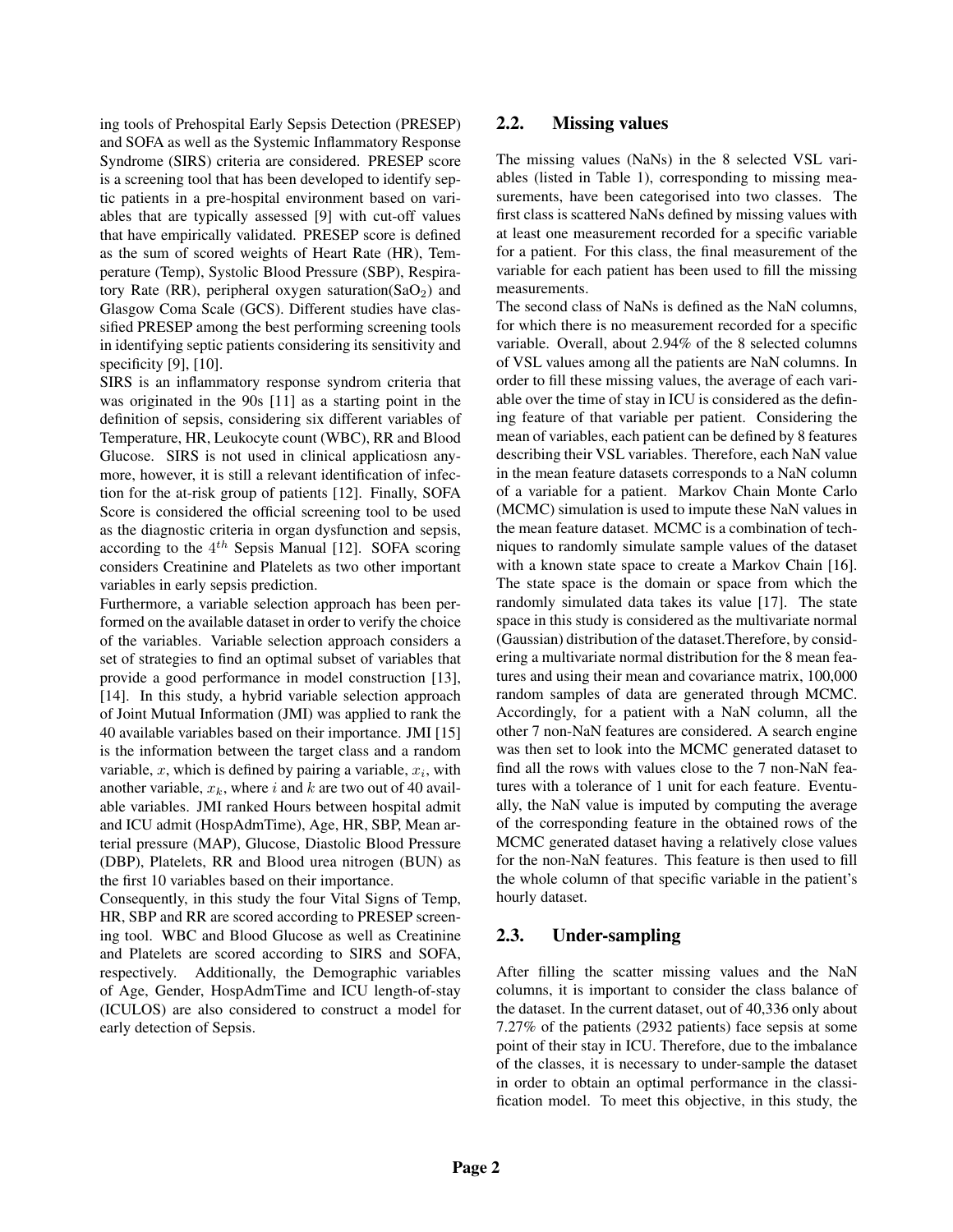mean features of the 8 variables considered for each patient have been scored using PRESEP, SIRS and SOFA screening tools, as presented in Table 1. Moreover, as most of the

| <b>Variable</b>        | <b>Screening tool</b> | <b>Cutoff</b>          | <b>Weights</b> |
|------------------------|-----------------------|------------------------|----------------|
| Temp                   | <b>PRESEP</b>         | $>38^oC$               | 4              |
|                        | <b>PRESEP</b>         | $< 36^oC$              |                |
| <b>HR</b>              | <b>PRESEP</b>         | $> 90$ BPM             | $\overline{c}$ |
| <b>SBP</b>             | <b>PRESEP</b>         | $< 90$ mmgHG           | $\overline{2}$ |
| $\overline{\text{RR}}$ | <b>PRESEP</b>         | $>22$ BPM              | 1              |
| Platelete              | <b>SOFA</b>           | $\sqrt{20*10^3/\mu L}$ | $\overline{4}$ |
|                        | <b>SOFA</b>           | $< 50 * 10^3/\mu L$    | 3              |
|                        | <b>SOFA</b>           | $< 100 * 10^3 / \mu L$ | $\overline{c}$ |
|                        | <b>SOFA</b>           | $< 150 * 10^3 / \mu L$ |                |
| Creatinine             | <b>SOFA</b>           | $> 8.8$ mg/dL          | $\overline{4}$ |
|                        | <b>SOFA</b>           | $> 6$ mg/dL            | 3              |
|                        | <b>SOFA</b>           | $>$ 3.42 mg/dL         | $\overline{c}$ |
|                        | <b>SOFA</b>           | $> 2.2$ mg/dL          |                |
| Glucose                | <b>SIRS</b>           | $>138.6$ mg/dL         |                |
| <b>WBC</b>             | <b>SIRS</b>           | $> 12 * 10^3/\mu L$    |                |
|                        | <b>SIRS</b>           | $< 4 * 10^3 / \mu L$   |                |

Table 1. Weighted Scoring System [9], [12]

septic patients face sepsis during the final hours of their stay in ICU, the mean features of the variables have also been compared to the first hour of their ICU admission, in order to represent the increase or decrease of the variable during the ICU hours for each patient. The supplementary scores (SS) for this comparison is presented in Equation 1.

$$
SS_{i} = \begin{cases} 1 & x_{i,avg} - x_{i,1} > 0 \\ -1 & x_{i,avg} - x_{i,1} < 0 \\ 0 & \text{otherwise} \end{cases}
$$
 (1)

where  $i$  corresponds to each variable (listed in Column 1) of Table 1), while  $x_{i,avg}$  and  $x_{i,1}$  are the mean feature of the variable  $i$  and the value of the variable at the first hour of admission to ICU, respectively.

Considering this scoring, each patient is defined by a combination of 16 scored values. All the 40,336 patients fall into 15,990 of unique combination of these 16 scores. In order to under-sample the dataset, the groups of patients having the same combination of scores are studied. If none of the patients in a group had sepsis, the oldest patient is added to the undersampled new dataset, as the probability of severe sepsis or septic shock is higher in older population [18]. On the other hand, if only one of the patients of the group faced sepsis, all group members have been considered in the new dataset. By this analysis, the number of patients in the under-sampled new dataset has been reduced to 25,569 patients, and the probability of sepsis in the new dataset has been increased to 11.47%.

#### 2.4. Classification

The sum of the 16 weighted scores obtained in Section 2.3 for each patient can be an indicator for patients at risk of

|         | Score range                   | <b>Patients</b> | Sepsis ratio |
|---------|-------------------------------|-----------------|--------------|
| Group 1 | overall score $< 1$           | 5835            | 8.11%        |
| Group 2 | $1 \le$ overall score $\lt 4$ | 8096            | 10%          |
| Group 3 | $4 <$ overall score $< 9$     | 9949            | 13.28%       |
| Group 4 | overall score $> 9$           | 1681            | 19.45%       |

Table 2. Specificaions of the designated groups for training.

sepsis. Figure 1, represents the histogram of the sum of the weighted scores for the selected patients as the undersampled new dataset. The ratio of patients with sepsis is shown on each range of the weighted scores. It is clear that the higher the sum of the weighted scores, the higher the probability of patients facing sepsis. Therefore, in order to obtain a better performance in a classification model to detect sepsis and also to decrease the training time, the new dataset is categorised into 4 groups. The summary of the specifications corresponding to each group is summarised in Table 2. For each patient in the 4 groups of the

Figure 1. Histogram of the sum of weighted scored for under-sampled new dataset and the percentage of patients with sepsis in different groups



new dataset, the mean value of the variables for six-hour windows with 5-hour overlaps are considered to allow the model to predict sepsis in a 12-hour period. In each 6-hour window, the sepsis label is defined as 1 if at least in one hour of that window the patient faces sepsis. The 6-hour mean values of all the patients in each group are trained with a Fine KNN classifier with 10-fold cross validation.

### 3. Results and Discussion

As explained in Section 2.4, the undersampled new dataset is categorised into 4 groups, considering the overall scores of the three screening tools and Supplementary Score. Each group is then trained and classified by KNN classifier with 10-fold cross-validation. The True Positive Rate (TPR) and False Negative Rate (FNR) for both classes and the total accuracy of the model for training and test dataset, 80% and 20% of the available dataset, is presented in Table 3, respectively, as the average of all the four groups.

For a better evaluation the same methodology is applied to train a model on training setA (20,336 patients) and to test it on training setB (20,000 patients). These four mdoels